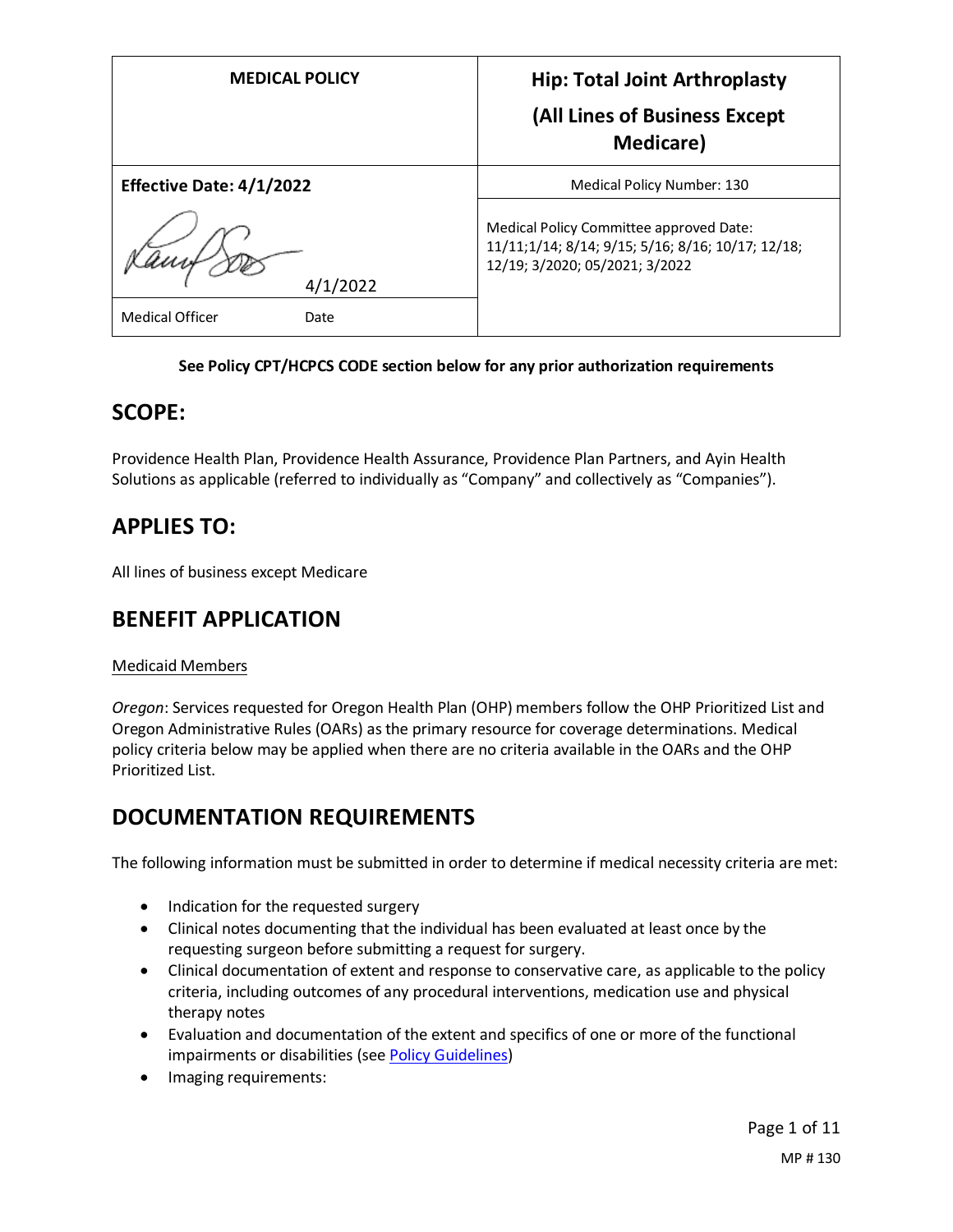- $\circ$  Documented interpretation of x-rays, which may be performed and read by the operating surgeon.
- $\circ$  If advanced imaging is required, a radiologist's report (for CT, MRI, US or bone scan).
- Documentation of any criteria-specific lab values or reports

# **POLICY CRITERIA**

#### **Notes:**

- Total hip arthroplasties are reviewed for both medical necessity (criteria below) and inpatient site of service (see criteria in "Surgical Site of Service" policy).
- This medical policy does not address hip resurfacing which may be considered medically necessary.
- I. Initial total hip arthroplasty may be considered **medically necessary and covered** when **any one or more** of the following criteria (A.-D.) are met:
	- A. Patient has a diagnosis of osteoarthritis or posttraumatic arthritis of the hip **and all** of the following criteria (1.-3.) are met:
		- 1. **Two or more** of the following criteria are met:
			- a. Pain increased with initiation of activity
			- b. Pain increased with weight bearing
			- c. Pain interferes with ADLs (activities of daily living, see Policy Guidelines)
			- d. Pain with ROM (range of motion); **and**
		- 2. Patient has limited ROM **and** antalgic gait; **and**
		- 3. **Either** of the following criteria are met:
			- a. Imaging documents there is bone on bone contact **and** no active infection; **or**
			- b. Imaging documents arthritis **and both** of the following (i. and ii.) are met:
				- i. **Two or more** the following criteria are met:
					- Subchondral cysts
					- Subchondral sclerosis
					- Periarticular osteophytes
					- Joint subluxation
					- Joint space narrowing; **and**
				- ii. There is no active infection **and** symptoms persist after **all** of the following treatments have been attempted within the past year:
					- NSAIDs or acetaminophen ≥ 3 weeks; **and**
					- PT or home exercise ≥ 12 weeks; **and**
					- Activity modification ≥ 12 weeks
	- B. Patient has a diagnosis of rheumatoid arthritis of the hip **and all** of the following criteria (1.- 6.) are met:
		- 1. **Two or more** of the following criteria are met:
			- a. Pain increased with initiation of activity
			- b. Pain increased with weight bearing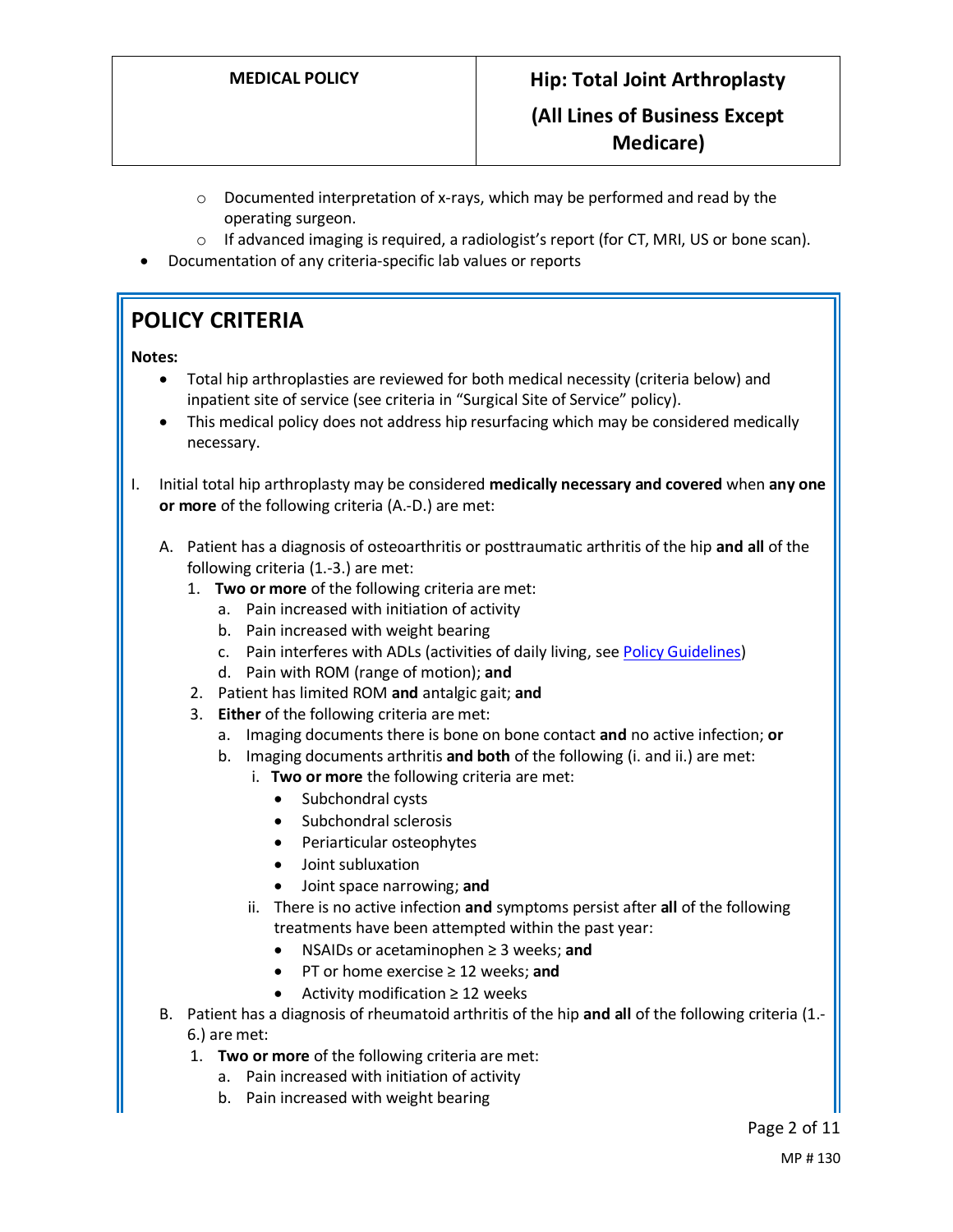## **(All Lines of Business Except Medicare)**

- c. Pain interferes with ADLs (activities of daily living, see Policy Guidelines)
- d. Pain with ROM (range of motion)
- e. Pain at night; **and**
- 2. Patient has limited ROM and antalgic gait; **and**
- 3. Imaging documents arthritis; **and**
- 4. **Two or more** of the following criteria are met:
	- a. Subchondral cysts
	- b. Marginal erosions
	- c. Periarticular osteopenia
	- d. Joint space narrowing
	- e. Joint subluxation; **and**
- 5. There is no active infection; **and**
- 6. Symptoms persist after **all** of the following treatments have been attempted within the past year:
	- a. Disease modifying antirheumatic drugs (DMARDS) ≥ 12 weeks; **and**
	- b. PT or home exercise ≥ 12 weeks; **and**
	- c. Activity modification  $\geq 12$  weeks
- C. Acute hip fracture and **any one** of the following criteria (1.-3.) are met:
	- 1. There is no active infection **and either** of the following criteria are met:
		- a. Comminuted or impacted acetabular fracture; **or**
		- b. Displaced femoral head or neck fracture**.**
	- 2. Intertrochanteric or subtrochanteric fracture and **both** of the following criteria (a. and b.) are met:
		- a. There is no active infection; **and**
		- b. The repair has failed or is not feasible.
	- 3. Imaging documents arthritis **and both** of the following criteria (a. and b.) are met:
		- a. There is no active infection; **and**
		- b. **Two or more** of the following criteria are met:
			- i. Subchondral cysts
			- ii. Subchondral sclerosis
			- iii. Marginal erosions
			- iv. Periarticular osteophytes
			- v. Periarticular osteopenia
			- vi. Joint subluxation
			- vii. Joint space narrowing
- D. There is no active infection and imaging documents any one of the following criteria:
	- 1. Nonunion or malunion, articular fracture of the hip; **or**
	- 2. Bone tumor involving the hip; **or**
	- 3. Avascular necrosis (osteonecrosis) of the femoral head and **one** of the following criteria are met:
		- a. Stage III **or** IV collapse of the femoral head is documented; **or**
		- b. Symptoms persist after all of the following conservative treatments have been attempted within the past year: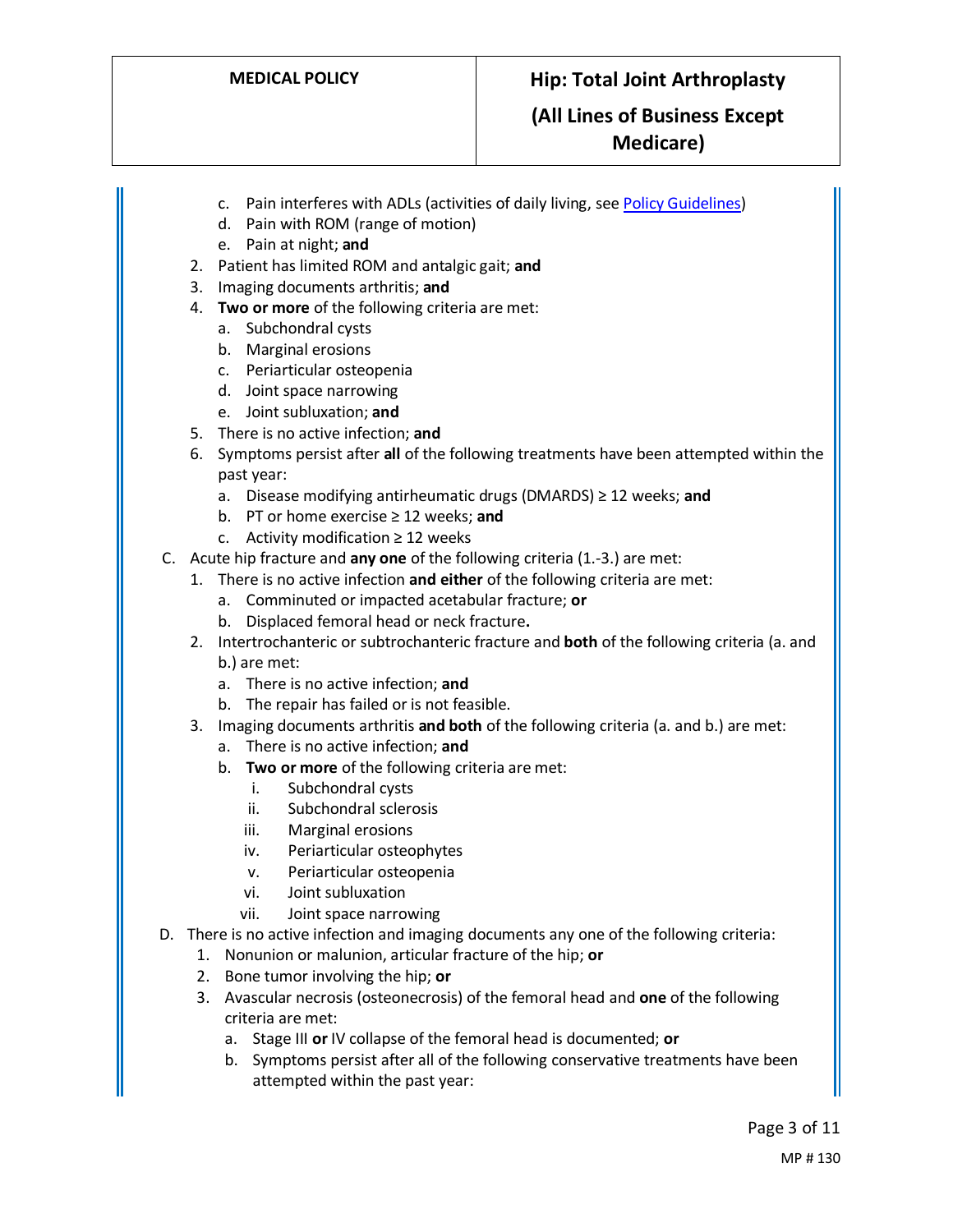i. NSAIDs or acetaminophen ≥ 3 weeks; **and** ii. PT or home exercise ≥ 12 weeks; **and** iii. Activity modification ≥ 12 weeks**.** II. Hip arthroplasty removal and replacement may be considered **medically necessary and covered** when **any one** of the following criteria (A.-E.) are met: A. Imaging documents a fractured hip prosthesis or cement **and** there is no active infection; **or** B. There is a joint infection and any **one or more** of the following criteria (1.-5.) are met: 1. Imaging documents the sinus tract is communicating with the prosthetic joint; **or** 2. Prosthetic joint infection by positive synovial fluid **or** tissue culture **and both** of the following criteria (a. and b.) are met: a. **Any one** of the following criteria (i.-iv.) are met: i. Two cultures positive for same organism ii. Culture positive for Staphylococcus aureus (S. aureus) iii. Culture positive for gram negative organism iv. Culture positive for enterococci b. Joint infection onset within 4 weeks of total joint replacement **and either** of the following criteria (i. or ii.) are met: i. Imaging documents loosening of prosthesis or cement; **or** ii. There are continued symptoms or findings after **both** of the following treatments: • IV anti-infectives ≥ 4 weeks; **and**  • Joint lavage and drainage 3. Joint infection onset > 4 weeks of total joint replacement **and either** of the following criteria are met: a. There are no new joint symptoms and findings within the past 3 weeks; **or** b. There are new joint symptoms and findings within the past 3 weeks and either of the following criteria are met: i. Imaging documents loosening of prosthesis or cement; **or** ii. There are continued symptoms or findings after **both** of the following treatments: • IV anti-infectives ≥ 4 weeks; **and**  • Joint lavage and drainage 4. Joint pain and **both** of the following criteria (a. and b.)are met: a. **Two or more** of the following criteria are met: i. Temperature  $> 100.4$  F (38.0 C) ii. Synovial white blood count (WBC) or neutrophil percentage > normal iii.  $ESR > 30$  mm/hr. iv. C-reactive protein > normal; **and** b. Joint infection onset within 4 weeks of total joint replacement **and either** of the following criteria are met: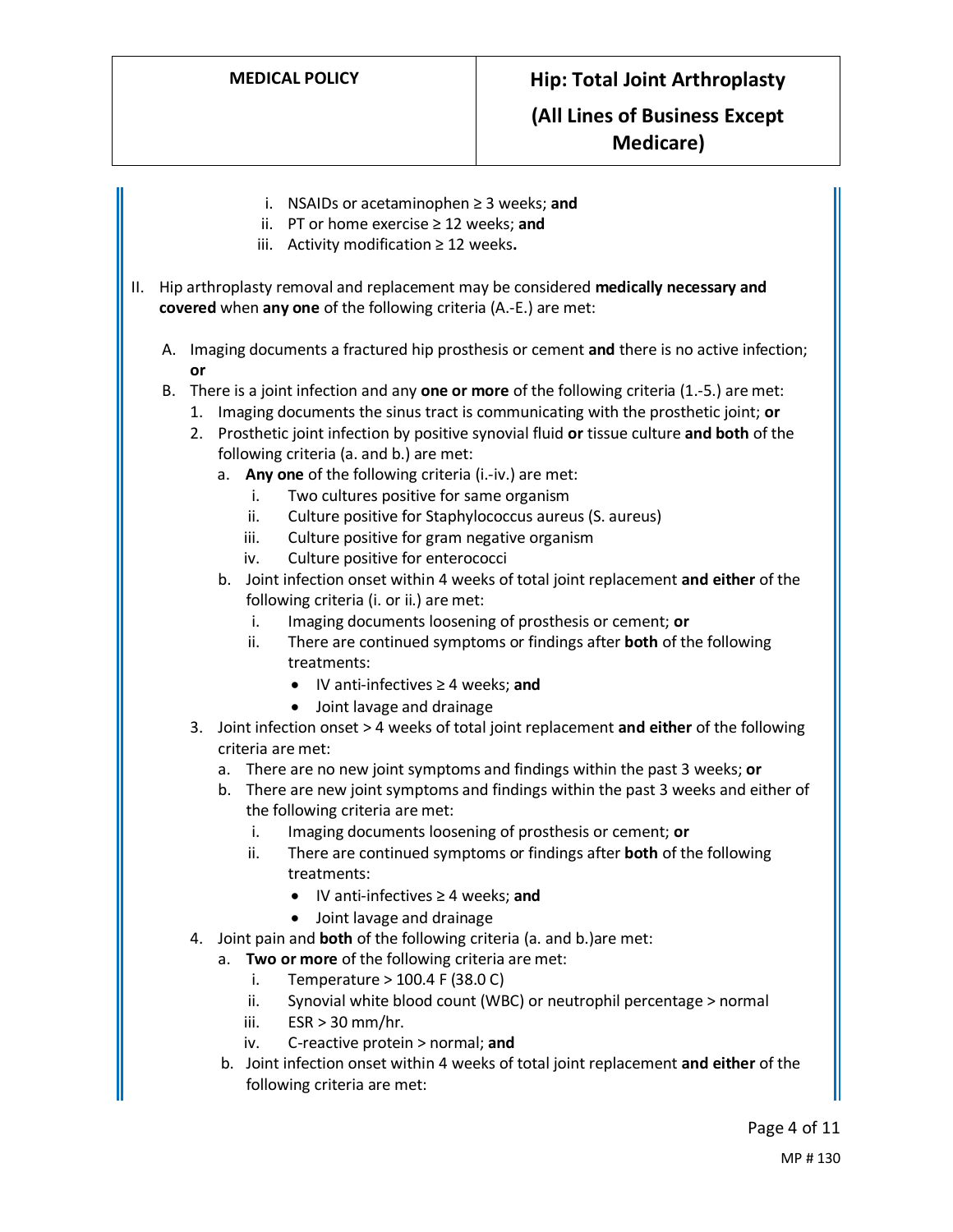- i. Imaging documents loosening of prosthesis or cement ; **or**
- ii. There are continued symptoms or findings after **both** of the following treatments:
	- IV anti-infectives ≥ 4 weeks; **and**
	- Joint lavage and drainage
- 5. Erythema or drainage or swelling at joint by physical examination and **both** of the following criteria (a. and b.) are met:
	- a. **Two or more** of the following criteria are met:
		- i. Temperature  $> 100.4$  F (38.0 C)
		- ii. Synovial white blood count (WBC) or neutrophil percentage > normal
		- iii.  $ESR > 30$  mm/hr.
		- iv. C-reactive protein > normal
	- b. Joint infection onset within 4 weeks of total joint replacement **and either** of the following criteria are met:
		- i. Imaging documents loosening of prosthesis or cement ; **or**
		- ii. There are continued symptoms or findings after **both** of the following treatments:
			- IV anti-infectives ≥ 4 weeks; **and**
			- Joint lavage and drainage
- C. There is no active infection and imaging documents any one of the following criteria:
	- 1. Malposition of acetabular or femoral component; **or**
	- 2. Recurrent dislocation; **or**
	- 3. Symptomatic loosening of prosthesis or cement.
- D. Thigh pain ≥ 6 months with uncemented component and there is continued pain after **all** of the following treatments (1.-4.) have been tried within the last year:
	- 1. NSAIDS or acetaminophen ≥ 3 weeks; **and**
	- 2. PT or home exercises ≥ 12 weeks; **and**
	- 3. External joint support ≥ 12 weeks; **and**
	- 4. Activity modification  $\geq 12$  weeks.
- E. Joint pain and suspected allergy to hip prosthesis when **all** of the following criteria are met:
	- 1. A documented comprehensive evaluation of has been performed; **and**
	- 2. Lab work has been performed to rule out infection; **and**
	- 3. Metal artifact reduction sequence magnetic resonance imaging (MARS MRI) to detect adverse local soft tissue reactions (ultrasound or CT when MRI contraindicated or MARS protocol not available); **and**
	- 4. No neurological symptoms, **or** neurological symptoms such as peripheral neuropathy, sensorineural hearing loss, visual impairment, paresthesias, tinnitus, and vertigo are present and a comprehensive neurological evaluation has been performed and has ruled out other causes.
- III. Hip arthroplasty is considered **not medically necessary and not covered** for all other indications when criteria I. or II. are not met.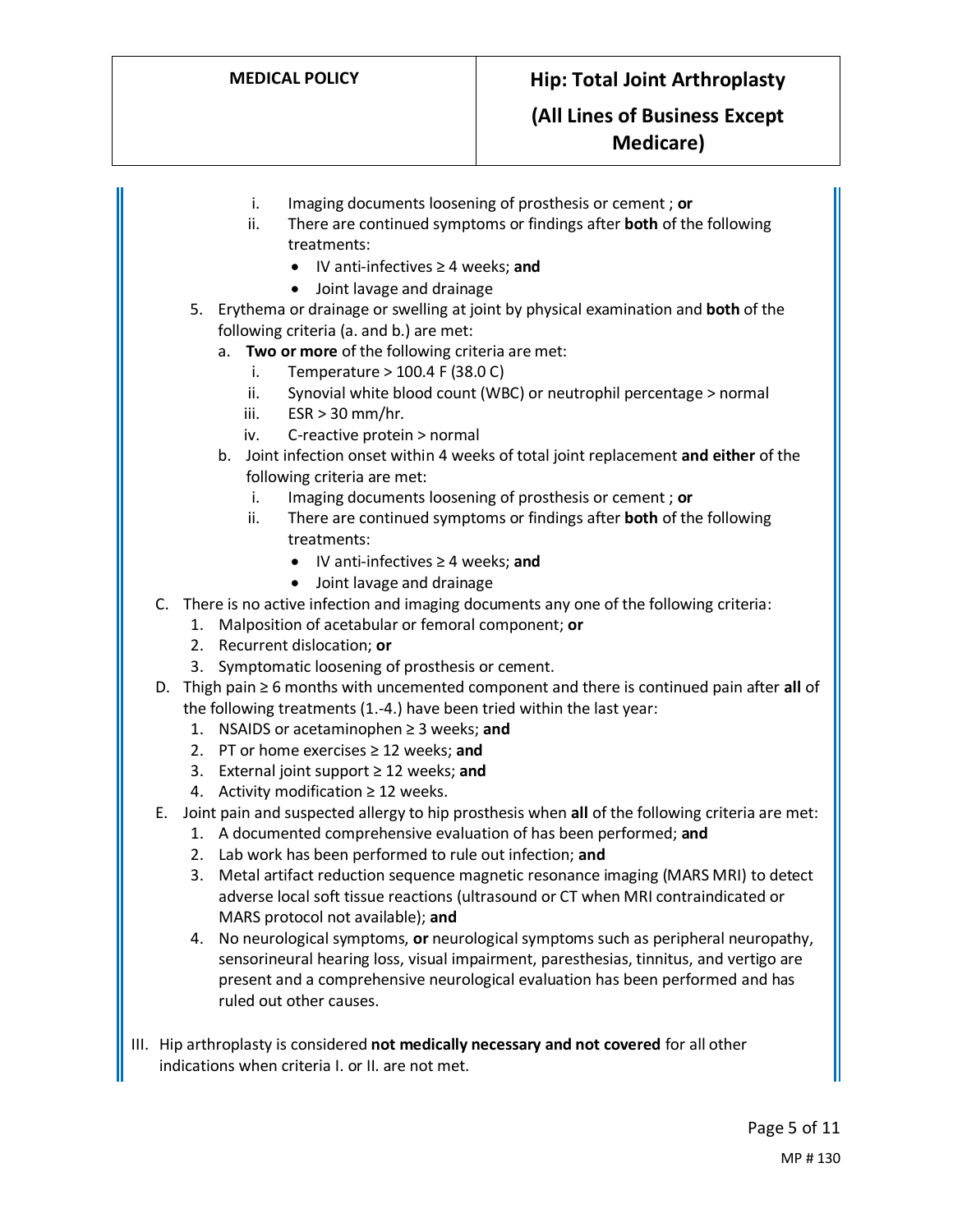Link t[o Policy Summary](#page-8-0)

# **POLICY GUIDELINES**

#### Definitions

*Activities of daily living:* The activities of daily living (ADLs) is a term used to describe essential skills that are required to independently care for oneself.<sup>1</sup> Examples may include, but are not limited to, the following:

- Ambulating
- Feeding
- Dressing
- Personal hygiene
- Transportation and shopping
- Meal preparation
- Housecleaning and home maintenance

# **CPT CODES**

| <b>All Lines of Business except Medicare</b> |                                                                                                                                          |
|----------------------------------------------|------------------------------------------------------------------------------------------------------------------------------------------|
| <b>Prior Authorization Required</b>          |                                                                                                                                          |
| 27130                                        | Arthroplasty, acetabular and proximal femoral prosthetic replacement (total hip<br>arthroplasty), with or without autograft or allograft |
| 27132                                        | Conversion of previous hip surgery to total hip arthroplasty, with or without autograft or<br>allograft                                  |
| 27134                                        | Revision of total hip arthroplasty; both components, with or without autograft or<br>allograft                                           |
| 27137                                        | Revision of total hip arthroplasty; acetabular component only, with or without autograft<br>or allograft                                 |
| 27138                                        | Revision of total hip arthroplasty; femoral component only, with or without allograft                                                    |

## **DESCRIPTION**

A total hip replacement may also be termed total hip arthroplasty (THA). A THA is a surgical procedure that entails removal of the damaged bone and cartilage, and replacement with prosthetic components. The most common cause of hip pain that interferes with daily activities is primary in nature due to arthritis (osteoarthritis [OA], rheumatoid arthritis), though pain can also be a secondary outcome due to trauma or a differing disease process.<sup>2</sup> In OA, cartilage is degraded and causes remodelling of the underlying bone. The cascading effect is a response of chondrocytes in the articular cartilage and the

Page 6 of 11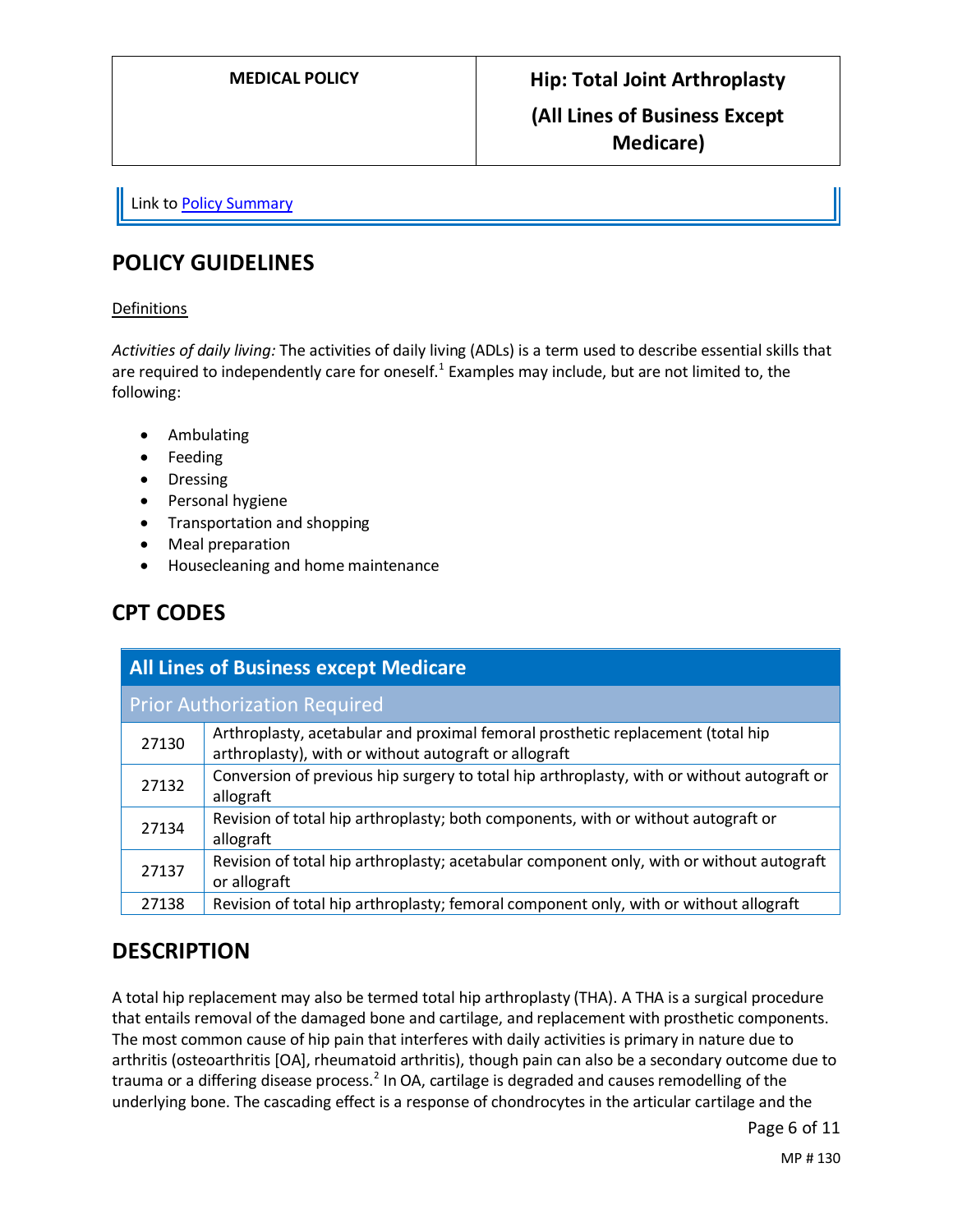inflammatory cells in the surrounding tissues. The most common joints affected by osteoarthritis are the small joints of the hands and feet, and the hip and knee joint.

Typically, a THA is indicated for those with a deteriorated joint for whom conservative management has failed, and persistent, debilitating pain causes a significant reduction in the activities of daily living (ADLs). The goals of a THA is to reduce pain and restore function to improve overall quality of life. A number of contraindications to THA exist, including but not limited to: active infection, preexisting significant medical problems, skeletal immaturity, quadriplegia, and permanent or irreversible muscle weakness in the absence of pain. Over 370,000 THAs are performed in the United States each year.

# **REVIEW OF EVIDENCE**

A review of the ECRI, Hayes, Cochrane, and PubMed databases was conducted regarding total hip arthroplasty as a treatment for refractory hip pain due to arthritis of any type or hip fracture. Across multitudes of publications beyond a twenty-year publication period, THA has been shown to demonstrate excellent clinical and functional results.<sup>2-4</sup> Conservative management prior to THA surgery is ubiquitously recommended unless contraindicated.<sup>5-10</sup> The culmination of the literature demonstrates that rigorous patient-selection and pre-operative planning/evaluation supports increased improved overall health outcomes.<sup>11-13</sup> As such, these policy criteria are primarily based on evidence-based clinical practice guidelines, with a subset of topics included in this review section.

# **CLINICAL PRACTICE GUIDELINES**

## American Academy of Orthopaedic Surgeons (AAOS)

In 2019, the AAOS published an evidence-based clinical practice guideline for diagnosis and prevention of periprosthetic joint infections (PJIs) in adult knee and hip replacement patients.<sup>14</sup> Amongst the 25 recommendations included, the AAOS made the following four recommendations regarding preoperative risk factors:

## **Risk Factors for Periprosthetic Joint Infection (PJI)**

- *1.* Moderate strength evidence supports that obesity is associated with increased risk of PJI. *(Strength of Recommendation: Moderate* ★★★*)*
- 2. Limited strength evidence supports that patients in which one or more of the following criteria are present are at an increased risk of PJI after hip and knee arthroplasty:
	- Cardiac disease (arrhythmia, coronary artery disease [CAD], congestive heart failure, other)
	- Immunocompromised status (other than HIV), including transplant, cancer
	- Peripheral vascular disease
	- Inflammatory arthritis
	- Prior joint infection
	- Renal disease
	- Liver disease (hepatitis, cirrhosis, other)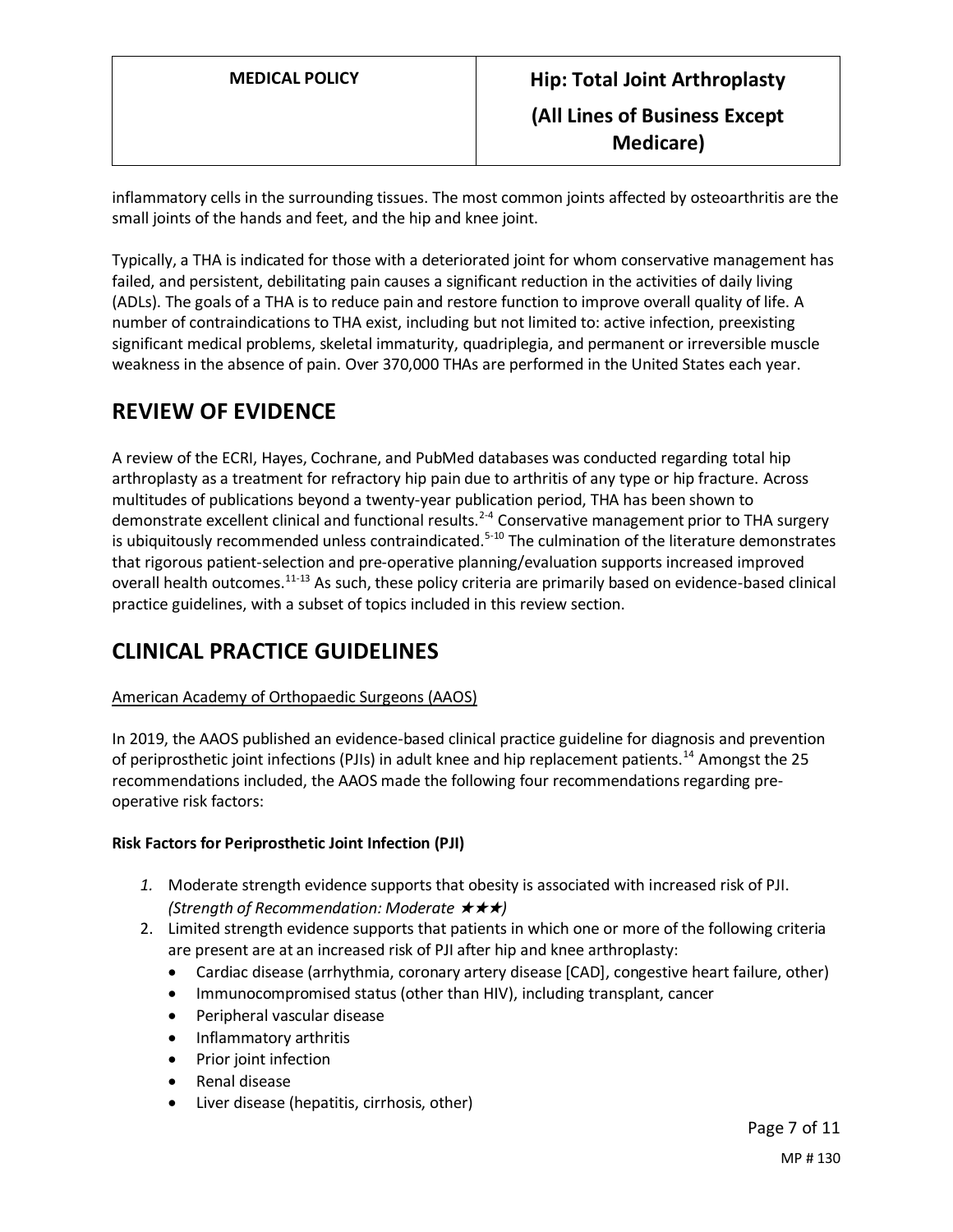- Mental health disorders (including depression)
- Alcohol use
- Anemia
- Tobacco use
- Malnutrition
- Diabetes
- Uncontrolled diabetes

*(Strength of Recommendation: Limited* ★★*)*

- 3. In the absence of reliable evidence, it is the opinion of this work group that in the case that one or more of the following conditions are present, the practitioner should carefully consider the risk before proceeding with surgery:
	- Active infection (strongly caution against proceeding with surgery given the risks)
	- Anticoagulation status, active thomboprophylaxis (proceed only after careful consideration of the risks)
	- Autoimmune disease (proceed only after careful consideration of the risks)
	- HIV status (proceed only after careful consideration of the control and risks)
	- Institutionalized patients (proceed only after careful consideration of the risks)
	- Prior bariatric surgery (proceed only after careful consideration of the risks) *(Strength of Recommendation: Consensus* ★*)*
- 4. In the absence of reliable evidence, it is the opinion of this work group that the following conditions have an unclear effect on risk of PJI:
	- Age (conflicting evidence)
	- Dementia (insufficient evidence due to imprecise confidence intervals)
	- Poor dental status (inadequate evidence for a recommendation)
	- Asymptomatic bacteriuria (conflicting evidence)

*(Strength of Recommendation: Consensus* ★*)*

In 2017, the AAOS published a clinical practice guideline for the management of hip osteoarthritis based on the available evidence and an expert consensus panel.<sup>15</sup> Moderate evidence (evidence from two or more studies with consistent findings or evidence from a single high quality study) supported the AAOS recommendations regarding employing risk assessment tools to predict adverse outcomes for those considering total hip arthroplasty, and specific risk factors including but not limited to obesity and increased age. Strong evidence supported improved function and reduced pain for patients undergoing physical therapy as a conservative therapy and NSAID use.

In 2012, the AAOS published an Information Statement regarding metal-on-metal (MoM) hip arthroplasty.<sup>16</sup> The authors stated that of the 1,000,000 MoM implants performed worldwide since 1996, the failure rate of MoM bearings has been reported as 2-3 fold higher than contemporary THA with non-MoM bearings. The authors proposed a systematic risk stratification recommendation, for multiple modes of failure including adverse local tissue reactions, based on the available evidence at the time. Each risk strata (low, high, and moderate) included a comprehensive workup to include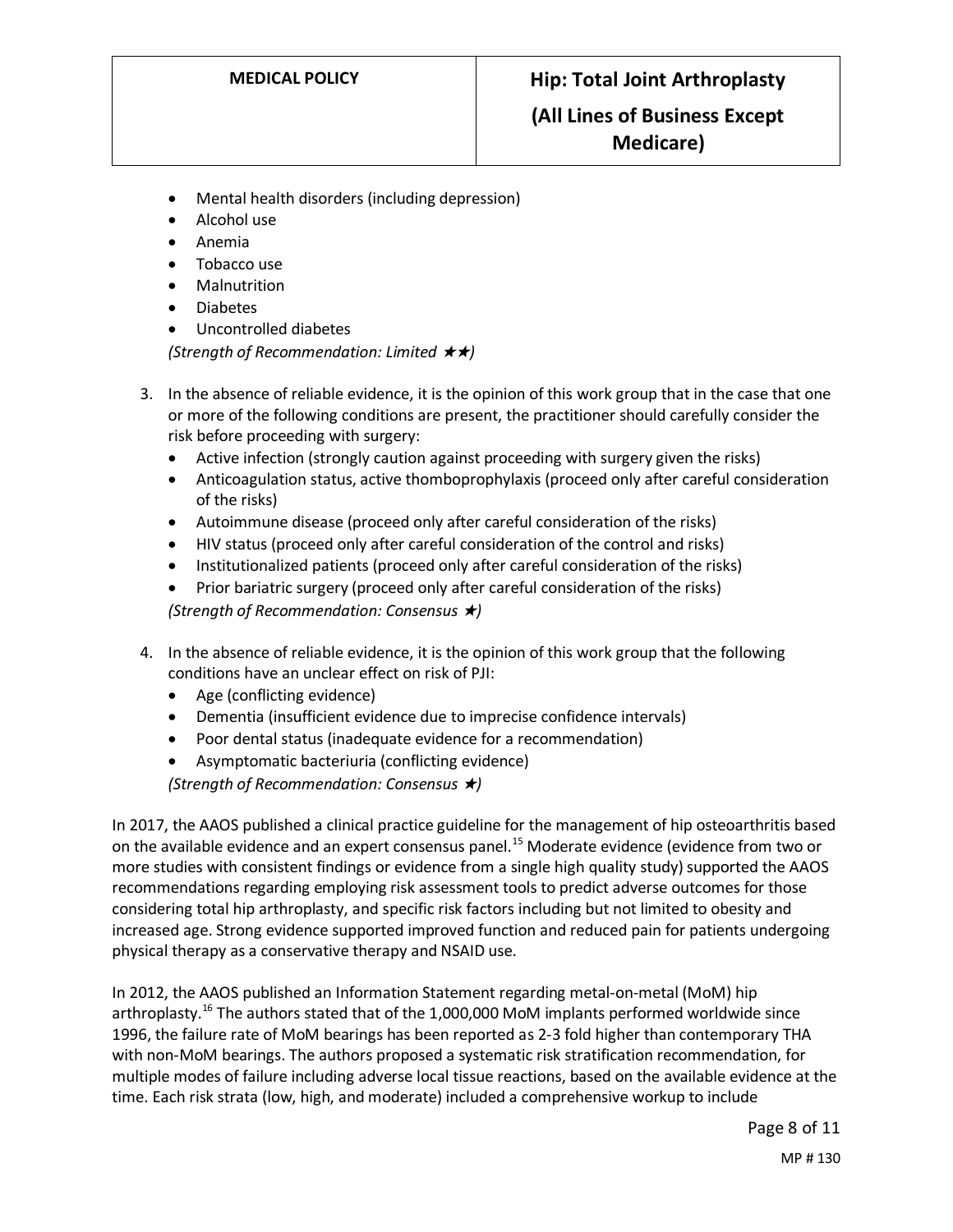radiographs, infection work-up, metal ion level test, cross-sectional imaging (MARS MRI; ultrasound or CT when MRI contraindicated or MARS protocol not available), and serial monitoring of at least 6 months or greater.

## American College of Rheumatology (ACR) | American Association of Hip and Knee Surgeons (AAHKS)

In 2017, Goodman et al. published an evidence-based guideline as a collaboration between the ACR and AAHKS, specific to the perioperative management of antirheumatic drug therapy for adults with rheumatoid arthritis (RA), spondyloarthritis (SpA) including ankylosing spondylitis and psoriatic arthritis, juvenile idiopathic arthritis (JIA), or systemic lupus erythematosus (SLE) undergoing elective total hip (THA) or total knee arthroplasty (TKA).<sup>17</sup> Due to an increased risk for periprosthetic joint infection in these patient populations, the expert panel evaluated the literature and made recommendations for medication use following THA. All seven recommendations were reported to be conditional and based on low- or moderate-quality evidence, given the paucity of high-quality data.

# <span id="page-8-0"></span>**POLICY SUMMARY**

## Initial Total Hip Arthroplasty

There is enough research to show that initial total hip arthroplasty (THA) may improve overall health outcomes for those with a diagnosis of certain conditions of the hip (i.e., osteoarthritis, posttraumatic arthritis, rheumatoid arthritis, acute fracture, nonunion or malunion, articular fracture, bone tumor, or osteonecrosis) when specific criteria are met. Clinical practice guidelines based on research recommend THA for patients who meet selection criteria that are in alignment with policy criteria. Therefore, initial total hip arthroplasty may be considered medically necessary and covered for those with a diagnosis of osteoarthritis, posttraumatic arthritis, rheumatoid arthritis, acute fracture, nonunion or malunion, articular fracture, bone tumor, or osteonecrosis when policy criteria are met. Based on research and clinical practice guidelines that are based on research, initial total hip arthroplasty is considered not medically necessary and not covered when policy criteria are not met.

#### Hip Arthroplasty Removal and Replacement

There is enough research to show that total hip arthroplasty (THA) removal and replacement may improve overall health outcomes for those who meet specific selection criteria. Clinical practice guidelines based on research recommend THA removal and replacement for patient populations that are consistent with policy criteria. Therefore, total hip arthroplasty removal and replacement may be considered medically necessary and covered for those who meet policy criteria. Based on research and clinical practice guidelines that are based on research, removal and replacement of total hip arthroplasty is considered not medically necessary and not covered when policy criteria are not met.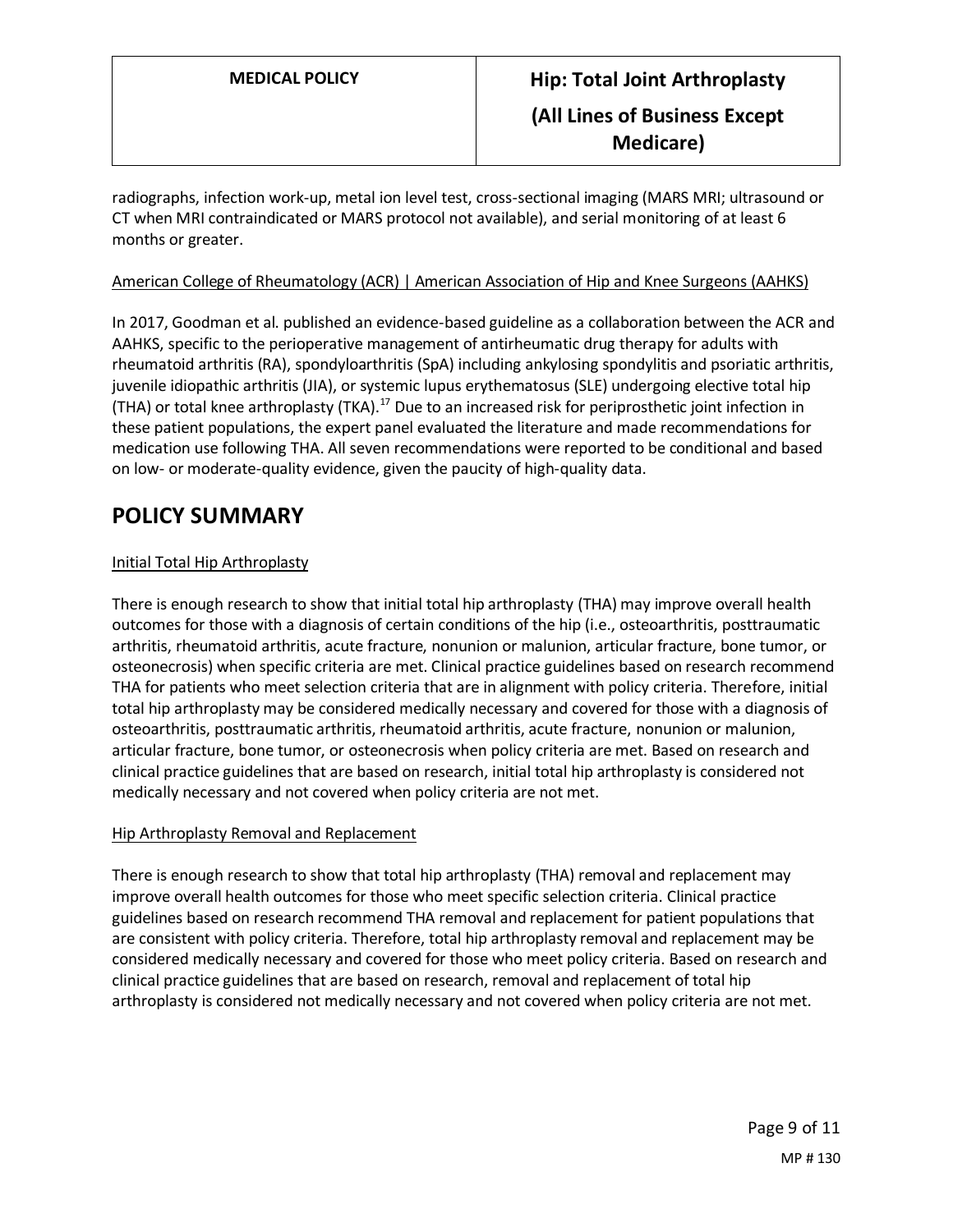# **INSTRUCTIONS FOR USE**

Company Medical Policies serve as guidance for the administration of plan benefits. Medical policies do not constitute medical advice nor a guarantee of coverage. Company Medical Policies are reviewed annually and are based upon published, peer-reviewed scientific evidence and evidence-based clinical practice guidelines that are available as of the last policy update. The Companies reserve the right to determine the application of Medical Policies and make revisions to Medical Policies at any time. Providers will be given at least 60-days notice of policy changes that are restrictive in nature.

The scope and availability of all plan benefits are determined in accordance with the applicable coverage agreement. Any conflict or variance between the terms of the coverage agreement and Company Medical Policy will be resolved in favor of the coverage agreement.

# **REGULATORY STATUS**

## Mental Health Parity Statement

Coverage decisions are made on the basis of individualized determinations of medical necessity and the experimental or investigational character of the treatment in the individual case. In cases where medical necessity is not established by policy for specific treatment modalities, evidence not previously considered regarding the efficacy of the modality that is presented shall be given consideration to determine if the policy represents current standards of care.

# **MEDICAL POLICY CROSS REFERENCES**

- Surgical Site of Service
- Hip Total Joint Arthroplasty (Medicare Only)
- Joint Resurfacing

## **REFERENCES**

- 1. Edemekong PF BD, Sukumaran S, et al.,. Activities of Daily Living (ADLs). [https://www.ncbi.nlm.nih.gov/books/NBK470404/.](https://www.ncbi.nlm.nih.gov/books/NBK470404/) Published 2020. Accessed 03/31/2021.
- 2. UpToDate. Total hip arthroplasty. Erens, et al. Literature review current through: Mar 2021. | This topic last updated: Jan 31, 2020[. https://www.uptodate.com/contents/total-hip](https://www.uptodate.com/contents/total-hip-arthroplasty)[arthroplasty.](https://www.uptodate.com/contents/total-hip-arthroplasty) Accessed 03/31/2021.
- 3. Jolles BM, Bogoch ER. Posterior versus lateral surgical approach for total hip arthroplasty in adults with osteoarthritis. *Cochrane Database Syst Rev.* 2006(3):CD003828.
- 4. Smith TO, Jepson P, Beswick A, et al. Assistive devices, hip precautions, environmental modifications and training to prevent dislocation and improve function after hip arthroplasty. *Cochrane Database Syst Rev.* 2016;7:CD010815.